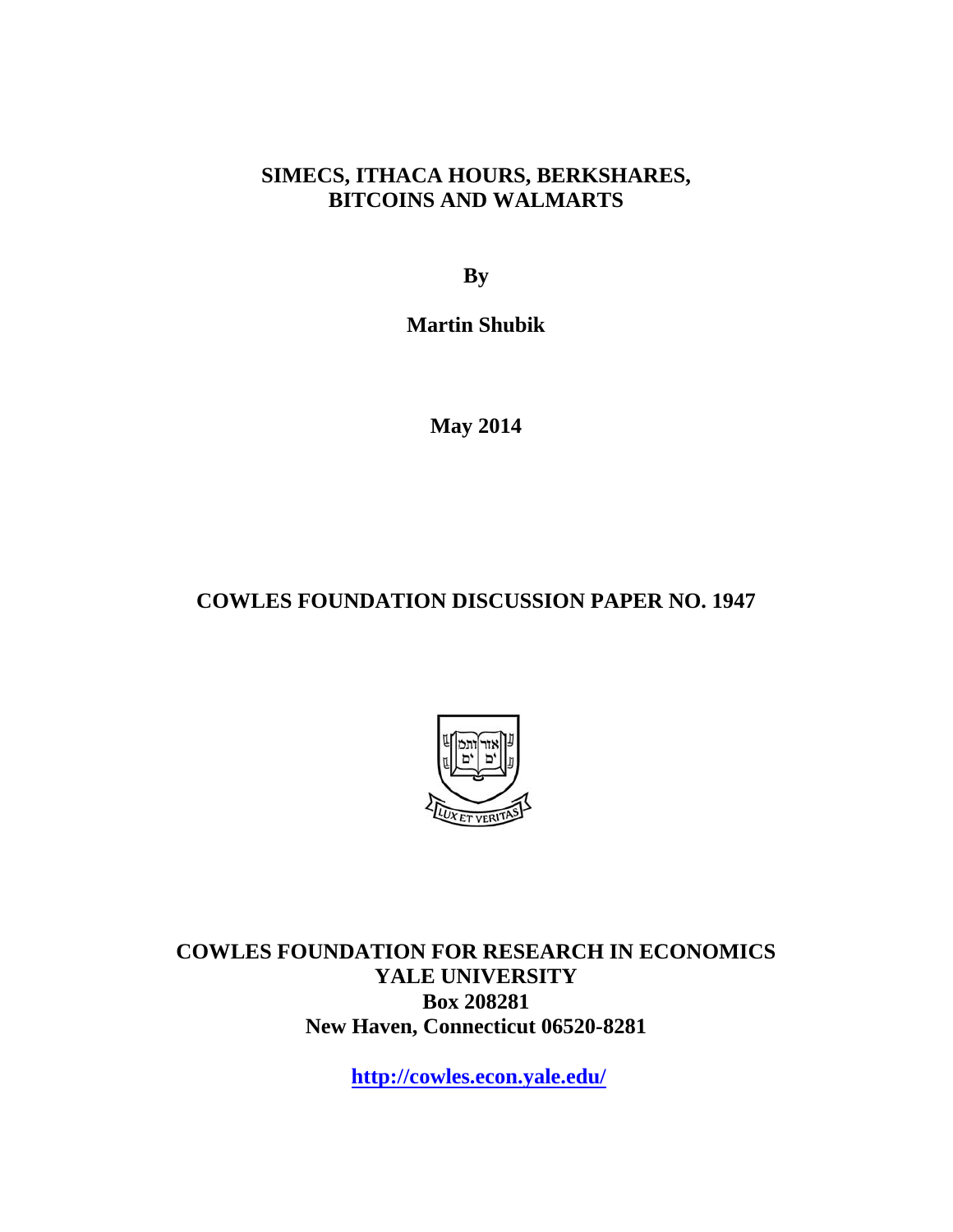# Simecs, Ithaca Hours, Berkshares, Bitcoins and Walmarts

## Martin Shubik

April 21 2014

# **Contents**

| $\mathbf{1}$   |                                                                                                    | $\overline{2}$ |
|----------------|----------------------------------------------------------------------------------------------------|----------------|
|                | 1.1<br>Transactions and money $\dots \dots \dots \dots \dots \dots \dots \dots \dots \dots$        | $\overline{2}$ |
|                | The material and rules of money $\dots \dots \dots \dots \dots \dots \dots$<br>1.2                 | $\overline{2}$ |
|                | 1.3                                                                                                | 3              |
| $\overline{2}$ |                                                                                                    | $\overline{4}$ |
|                | The processes of exchange contracting and settlement of trade $\dots$<br>2.1                       | 4              |
|                | Reasonable properties of trade and payments mechanisms<br>2.1.1                                    | $\mathbf{5}$   |
|                | 2.1.2<br>Trading time and complexity $\ldots \ldots \ldots \ldots \ldots \ldots$                   | 6              |
|                | 2.1.3<br>What has this got to do with brave new world of finance? $\ldots$                         | 6              |
|                | Transactional reality, power and network $\dots \dots \dots \dots$<br>2.1.4                        | 6              |
|                | 2.1.5                                                                                              | 7              |
|                | Electronic and virtual means of payment $\dots \dots \dots \dots \dots$<br>2.2                     | $\overline{7}$ |
| 3              | Two Views of Money: Libertarian and Statist                                                        | 8              |
|                | The paradox of rules and competition $\ldots \ldots \ldots \ldots \ldots \ldots$<br>3.1            | 9              |
|                | Big brother and anonymity $\dots \dots \dots \dots \dots \dots \dots \dots \dots \dots$<br>$3.2\,$ | 9              |
|                | 3.3                                                                                                | 9              |
| 4              |                                                                                                    | 10             |
|                | On macro- and microeconomics<br>41                                                                 | 10             |
|                | Personal trade, mass markets and mass settlement<br>4.2                                            | 11             |
|                | Software and hardware nets: A lesson from Walmarts<br>4.2.1                                        | 12             |
| 5              | Conclusions                                                                                        | 12             |

#### Abstract

The practical and theoretical meaning of the rise and falle of new local and virtual currencies suggest that two basic theories of money both have their validity and reasons for coexistence. The drive for increasing efficiency in the payment mechanisms is in full swing and still presents many opportunities for improvement.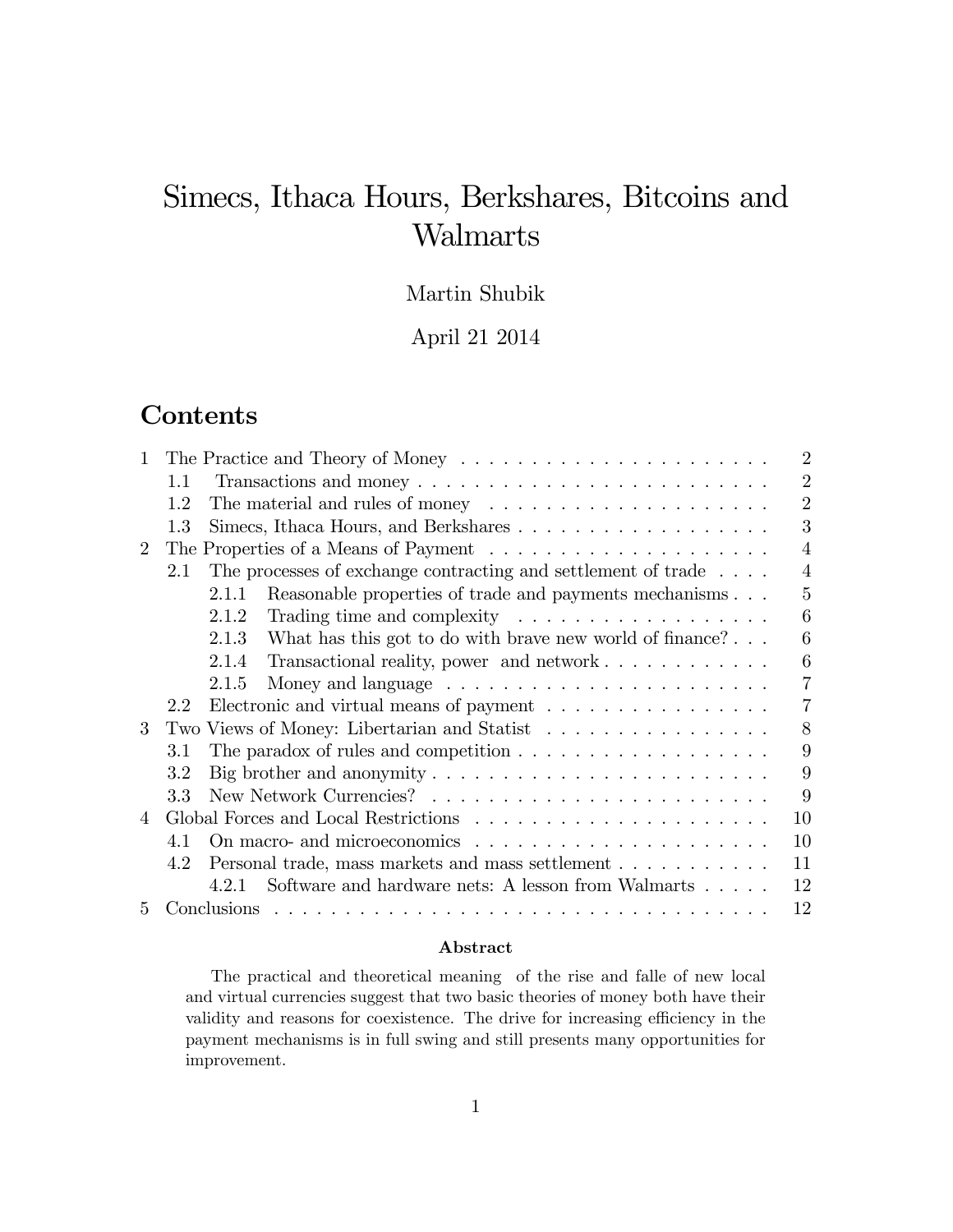Key words: Money, fiat, virtual currencies JEL Classification E41, E42, D23

# 1 The Practice and Theory of Money

These are turbulent times in Central Banking and in the guidance, coordination and control of the over 200 official fiat monies and the essentially uncountable number of near-monies, virtual monies and money substitutes that exist, have existed and will continue to proliferate.

### 1.1 Transactions and money

At least since Commons [3] and the U.S. institutional economists of the 1930s the transaction has been regarded as a central unit of economic activity. Among the tax authorities empirical measures of transactions are involved in both sales and income taxes. In spite of the tidy analytical and mathematical appearance of transactions in static and comparative dynamic economic theory, when one is confronted with the institutional realities of a functioning economy at both the microeconomic and macroeconomic levels the simplicity of what is a transaction goes away. The true nature of the economy as a constantly changing evolving biological organism emerges. At its simplest a transaction is an exchange of goods or services between two individuals in the context of a societal system providing implicit or explicit contract compliance. The amazing process difficulties in translating these simple words into a practical working system are soon grasped by looking at any basic legal text on payment systems ( See for example Gilette, Schwartz, Scott [6]).

The standard textbook description of money even to this day is given by its three important properties as a

(1) means of exchange

(2) store of value and

(3) numeraire.

A money of some variety is almost always involved in a transaction. But the simplicity of what is a money vanishes in practice. thus in the United States the money supply is given by a vector composed of a dozen different instruments.

In this essay a brief sketch is given of a few of the institutional aspects of money; the brave new world of virtual monies is considered; and some of surprising features of a functional approach to monetary theory suggest its implications for the development for the world's payment systems.

### 1.2 The material and rules of money

The textbooks may teach us that the first coinage appeared in the West some time before 500BC in Lydia with the forbearers of Croesus introducing it in Lydia [16]; The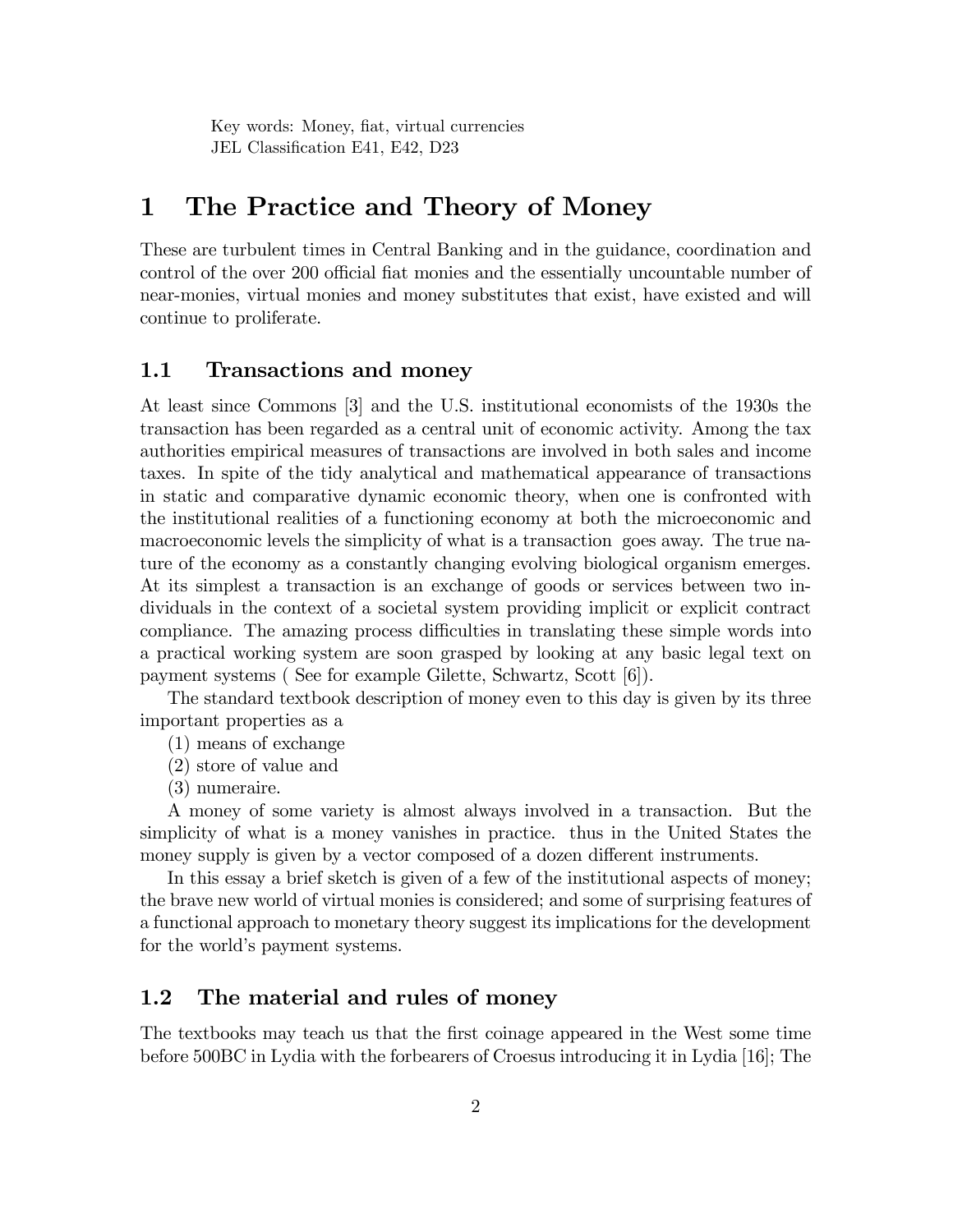Chinese appear to have introduced it independently [13], but before and after these dates the means of payment have been supplied by other physical objects including barley,and metals such as gold, silver, copper, bronze and platinum, coined or by weight; cowrie shells, beaver pelts, wampum, cocoa beans and even cigarettes, and playing cards each adjusting to the time and context. Yet the relevance of the aspects of the physical entity can easily be misleading. The tangible transfer of ownership of some physical object may obviate the need for considerable record keeping.

It appears that the needs for the making of payments through space and time called for the development of contracts and financial instruments of far more sophistication than money well before coinage. The archeology of trade in Sumeria, [16], Babylonia [7] and China [13] provide the evidence.

With the growth of the modern nation state and its political power and in the seventeenth and eighteenth centuries [1], [10] the government bureaucracy, record keeping and enforcement mechanisms along with formal accounting [12] and mathematics, the stage was set for governments to impose on their societies an official fiat money with its production limited to itself or its agents. Government and law even at their most powerful are part of society and do not obliterate custom.

The heavily enforced injunction against the production of the flat money of the state is not the same as an injunction against any group inventing and using their own money. The question of what is a money is one of function, not form. The state may appear as a monolith, but with respect to monies and near monies it is *primus* inter pares and not the supreme ruler.

### 1.3 Simecs, Ithaca Hours, and Berkshares

An object or symbol has a critical property of a money if it serves as a means of payment among a set of individuals. The set does not have to constitute everyone in a nation state. It may be limited to a small subset. Over the centuries there have been hundreds, if not thousands of individually generated currencies. Three fairly recent examples noted are the Simecs [11] from a town in Italy; Ithaca Hours

in Ithaca and the Berkshare, in the Berkshires around Stockbridge (http://www.berkshares.org/). Possibly the most interesting of the three is The simec. It gave employment and enjoyment to Giacinto Auriti a retired law professor who issued Simecs in year 2000 as a currency in his home town of Guardiagrele. The Italian financial police impounded some of his simecs and he won the court case in Cheiti on the argument that printing of one's own money was not tantamount to counterfeiting the national currency. Auriti died in 2006, but his currency predeceased him.

Ithaca Hours were started by Paul Glover in 1991, evidently inspired by the note issued by Robert Owen to his worker based on an hour of labor. The notes were accepted and circulated in some stores in Ithaca and were given in exchange for labor. By 2011 according to a local publication [9] only a few were still in circulation. The objective had been to stimulate trade in the local economy in a socially and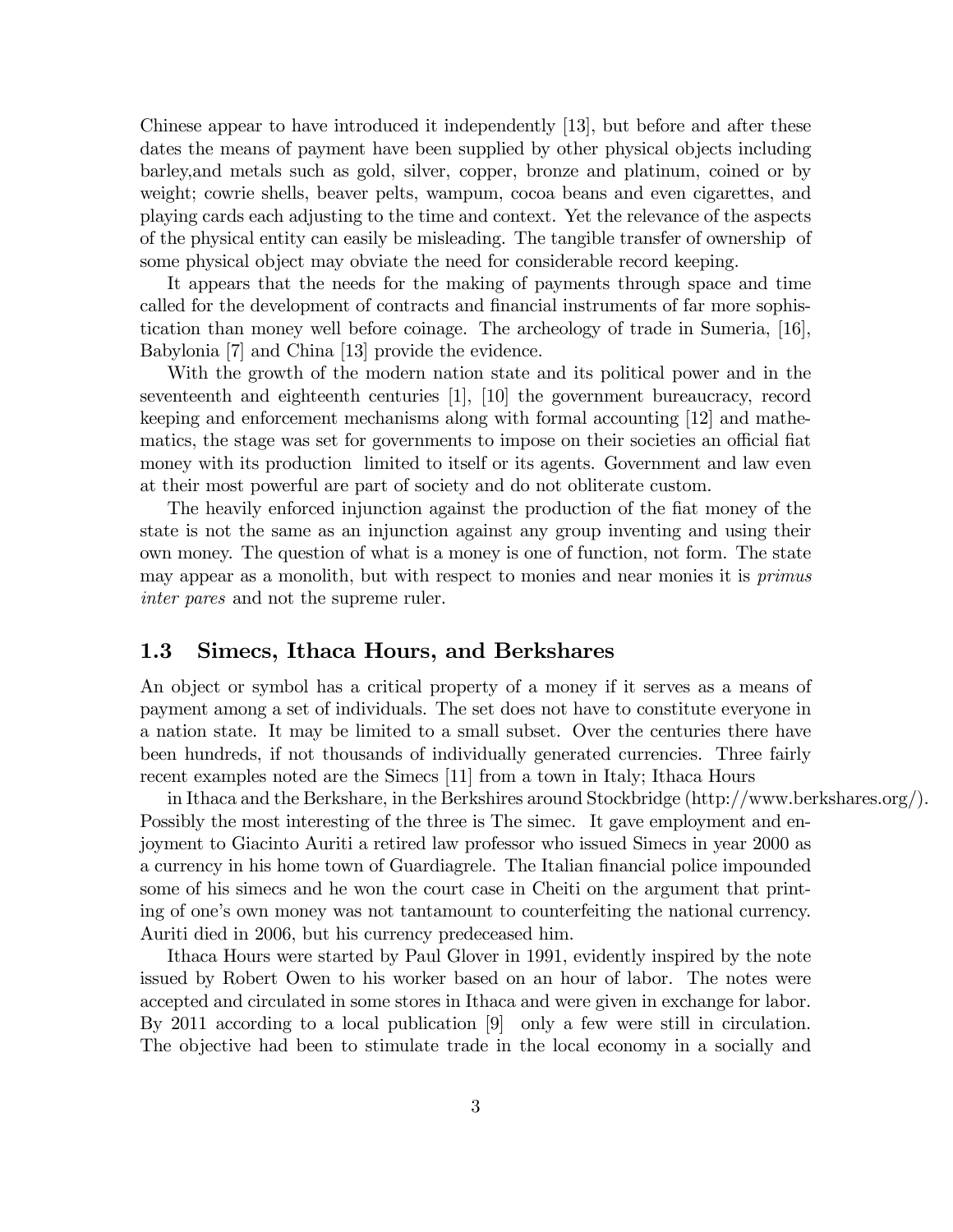ecologically responsible manner?

The Berkshare was first launched in September 2006 with the goal of stimulating the local economy and encouraging local trade. According to Berkshares, Inc.:

BerkShares are a local currency designed for use in the Berkshire region of Massachusetts and issued by BerkShares, Inc., a non-profit organization working in collaboration with participating local banks, businesses, and non-profit organizations.

The exchange rate of the Berkshare is fixed at 95 cents of a U.S. Dollar, thus one might regard it as local five percent discount device. As of an interview in  $2013$  [15, How to Print Dollars in Your Own Backyard and Keep Them Away from Wal-Mart] there were around 130,000 Berkshares in circulation, which is a financial drop in the bucket, but with its organizational structure with Berkshares Inc. it still thrives as a small hardy perennial.

Many monies have thrived on local information, trust and power in company towns. Merchant bankers emerge from merchants with a reputation for trust. Walmarts provides the latest example. But in spite of the dreams of glory of Professor Auriti the local currency generators have been for local regions and/or special circumstances to satisfy modest needs such as those generated in prisoner of war or concentration camps or in cities under siege. When we move closer to the world of 2010–2030 quaint minor size paradoxes turn into new problems involving billons and potentially trillions in payments. All of the examples above involved physical representations of means of payment, but that is hardly what the ever growing more abstract payment system is about.

Before considering the electronic world and virtual means of payment a brief digression is taken into an abstract deconstruction of some of the central problems of the properties of a means of payment.

# 2 The Properties of a Means of Payment

Prior to discussing the elemental properties of a means of payment an important and often misunderstood distinction must be made.

### 2.1 The processes of exchange contracting and settlement of trade

The processes of exchange contracting and settlement are highly interlinked but are basically different and only coincide when both involve masses of small independent agents acting in parallel. In such instances we may ask what basic properties of the exchange and payments network should be considered.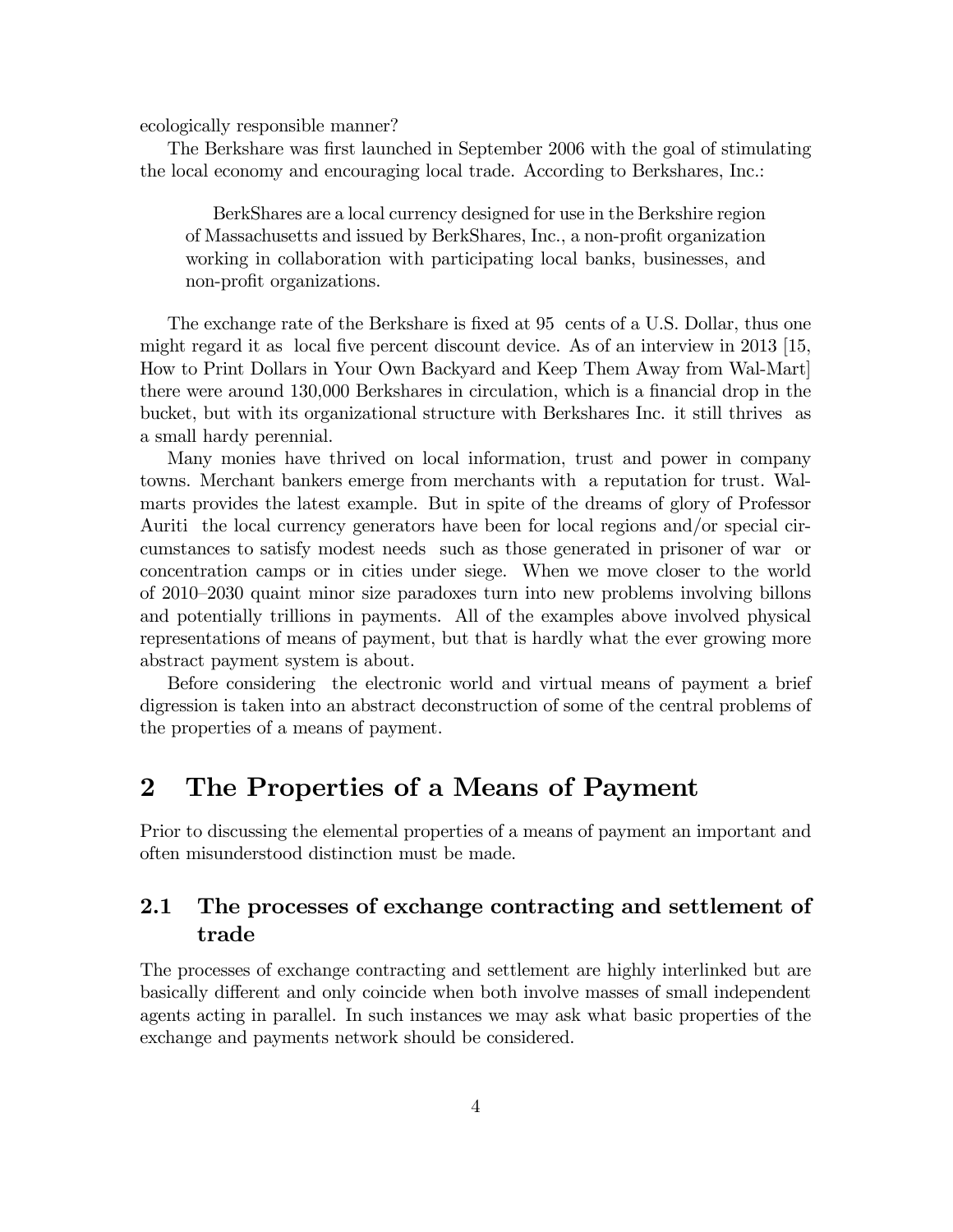#### 2.1.1 Reasonable properties of trade and payments mechanisms

A micro mechanism approach to the role of money and markets recently presented by Dubey, Sahi and Shubik [5] has stressed the implicit goals of mass trading and settlement systems in tying to minimize complexity in the mechanics of trade.

Conditions that appear to be desiderate of efficient trading and payment systems are noted below:

In keeping with the current methods of modern mathematical economics since the 1940s they utilized an axiomatic approach in investigating the properties of an economic system and by proposing five basic assumptions concerning trade and payment were able to show the emergence of markets and a money from basic mechanism considerations regardless of the nature of the preferences.

The five properties or axioms of trade that drive the results are noted below. They are (a) anonymity; (b) aggregation; (c) invariance; (d) non-dissipation and (e) flexibility.

**Anonymity** The meaning of **anonymity** is that the mechanism takes into account no other features of the individual than the individual's messages. Equal messages will always evoke the same response.

Aggregation The meaning of aggregation is that if any trader pretends to be multiple players and trades under several different names this does not influence his returns. In oligopolistic markets this is false , but in large anonymous thick markets this is a reasonable approximation. Wash sales and trading under many identities are not worth the effort in a thick market.

Invariance The third condition is **invariance**. It states that the physical results are totally invariant under any changes in the unit measurements of the items traded. The names of units do not matter.

Non-dissipation The fourth condition of non-dissipation simply states that the total array of commodities is the same before and after trade. They are in different hands, but no resource losses have taken place.

Flexibility The fifth condition is flexibility. It states that an exchange system should enable traders to avoid having commodities bundled together. If one wishes to obtain only item B one should not be forced eventually to accept quantities of C and D bundled in with it.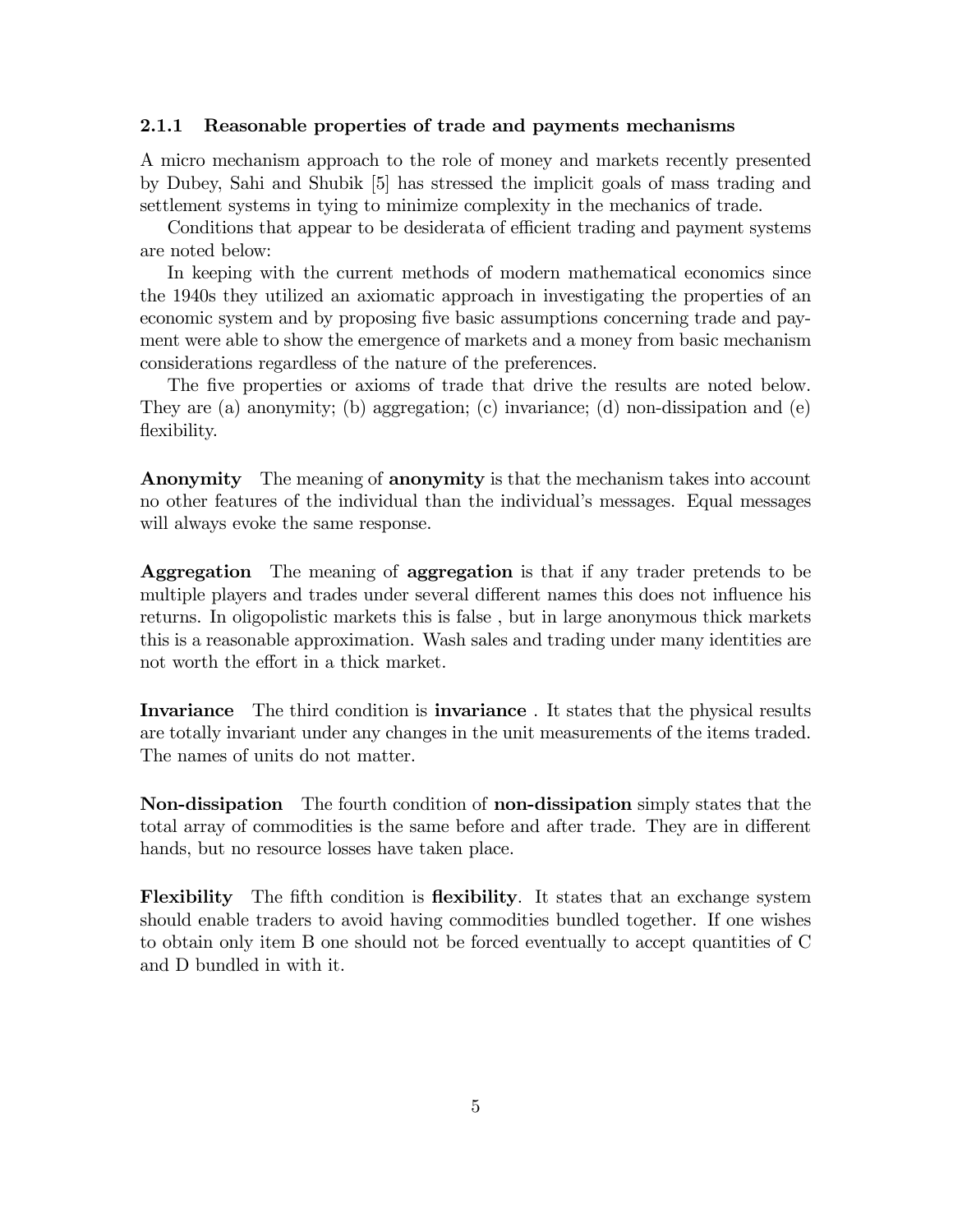#### 2.1.2 Trading time and complexity

Along with a further two conditions on minimizing the length of time and a criterion on the informational complexity of trade these properties are sufficient to establish the existence of mass markets and prices more or less as we know them and to indicate the basic need in any economy for a single basic means of payment. This is not the appropriate essay in which to go into the technical mathematical details required to establish these results, They are all available in detail in the publication noted [5]; but the important feature is that the obtaining of these results requires no more than these few elemental properties of a good trading system. Markets, prices and the pressure for the emergence of a single money are all implicit in these few conditions of trade and payment

#### 2.1.3 What has this got to do with brave new world of finance?

Economic trade exchange and settlement is a dynamic network phenomenon. Any network or subnetwork of individuals who develop a common identity, or join the club will evolve some form of markets and means of payment. The concept of a "money as good for all debts public and private", must be taken in the context of the network to which it applies. U.S. dollars are not good for all debts public and private in Switzerland. In order to be used in payment there, they require the appropriate haircuts and contractual agreements.

#### 2.1.4 Transactional reality, power and network

The economic world as we know it has a host of uncomfortable details that are here to stay for some time. The oligopolistic structure of many markets limits market function and separates the methods of bargaining and contracting from the techniques of settlement. The existence of local area economic and social nets, the presence of special affiliation groups allow for the simultaneous coexistence of many economic nets of different sizes and powers. Each may strive for its own markets and money. Quantitative differences enable qualitative differences to appear. The Federal Government of the United states is the only economic institution that is known to all of its inhabitants and it has by far the largest bureaucracy and enforcement system of all economic institutions. This provides a basis for it being able to enforce special rules concerning the size control and acceptance of its money; but this does not rule out the potential for the emergence of other monies in subsystems. As the subsystems and the overall system are all linked in various degrees there is no equilibrium in the system. Arbitrage opportunities will always exist as the very concept of money is a dynamic phenomenon and any active money is only kept aáoat by its dynamics. The dollar may exist in some manifestation over centuries, but the Berkshares, Ithaca Hours and other local currencies will come and go. The underlying socioeconomic pressures like a general economic gravitational force are nevertheless present and the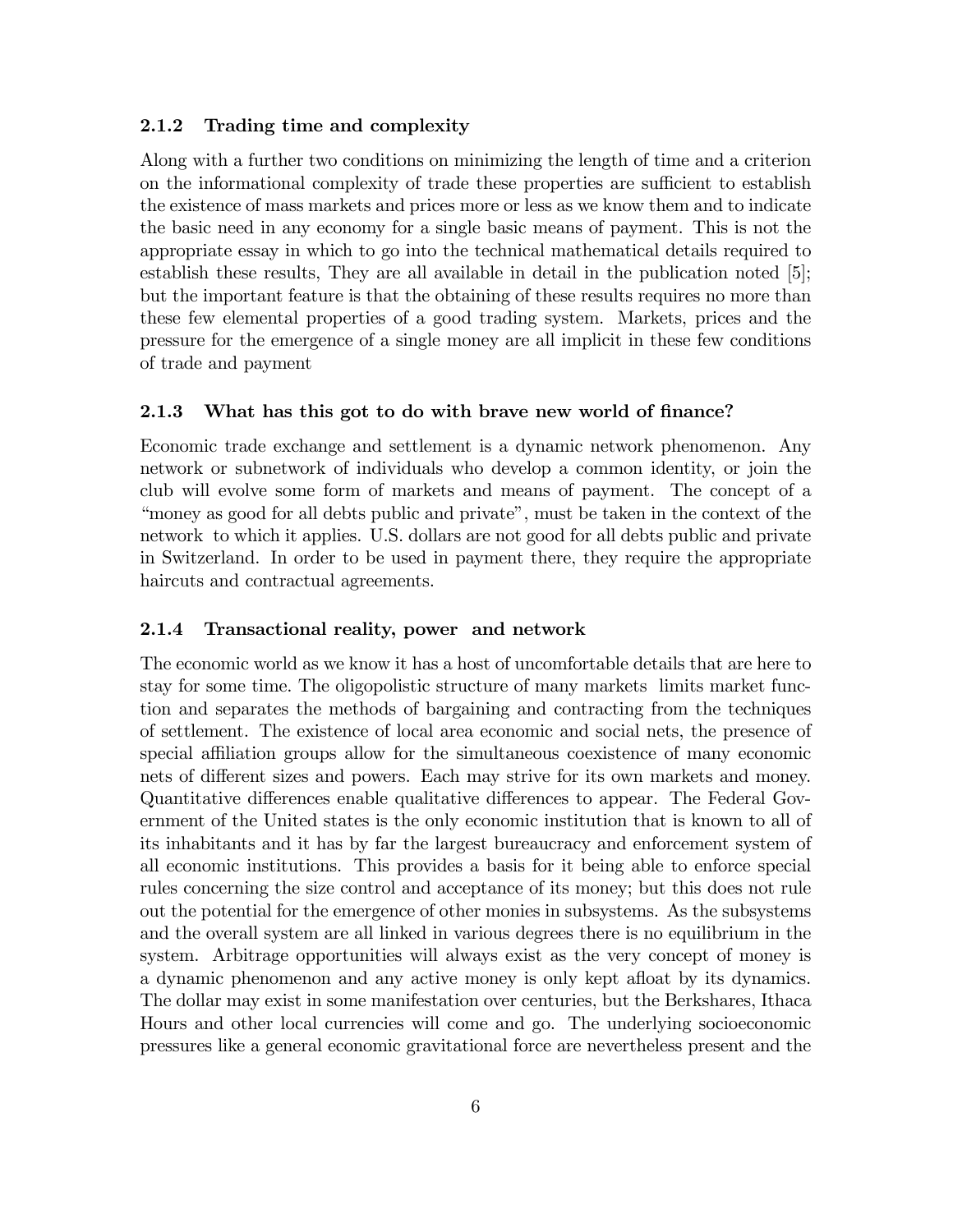slow economic pull is towards a single world currency. Whether it ever gets there, or how long will it take is determined by the bureaucratic and political forces that act against the individual economic agent.(See for example [1], [10]).

#### 2.1.5 Money and language

Both money and language are phenomena associated with dynamics, communication and evolution. The functioning of money, financial instruments and markets is less complex than human languages, but it provides a language for economic life that reflects the dynamics of the society to which the economy has to adjust constantly.

### 2.2 Electronic and virtual means of payment

Much of the discussion above has been devoted to the fast disappearing slice of physical reality where items such as banknotes and coin made up a substantial segment of payments. In fact instruments such as the bill of exchange and the check have born the brunt for many years until with the computer and network revolution after World War II the payment system under went a sea change that is continuing today

Electronic Means of payments such credit cards, debit cards, American Express, Visa, MasterCard, Paypal and others have appeared and the structure of payments in many countries is changing as is indicated in publications such as the Federal Reserve Bulletin, the International Monetary Fund and the statistics from the Bank for International settlement.

The growth of special means of payment such as Blue Chips or Airline Miles and a vast array of discount coupons have helped to create market and laws that help to enable individuals who do not use them personally to cash in at varying discounts for "real" government money.

The growth of E-bay, Facebook and other social nets have provided the means for special markets to enter, and exit with a minimum of formal organization.

An epitome of the abstraction of a candidate for a money in modern times has been offered by the virtual money Bitcoin where the issue of Bitcoins is controlled not by any government or private issuers, but by Bitcoin miners laboring in the mines where the miners are no longer semi-literates down some sweltering goldmine shaft in South Africa, but are PhDs seated with massive computer arrays in Iceland because cooling for the computers is cheap. The "miners" are solving increasingly hard mathematical problems in order to extract packages of Bitcoins from a perspectives upper bound of 21,000,000 available to be issued. The work to mine a Bitcoin involves a considerable expenditure of resources, not unlike the expenditures in goldmining, but the yield in one is a purely symbolic record in an encrypted account, while in the other it is a physical good. The former has no intrinsic value beyond that which could be created if it were used as a means of payment, while the latter has some direct use industrially or as jewelry but its value would be considerably enhanced if it were used as a money.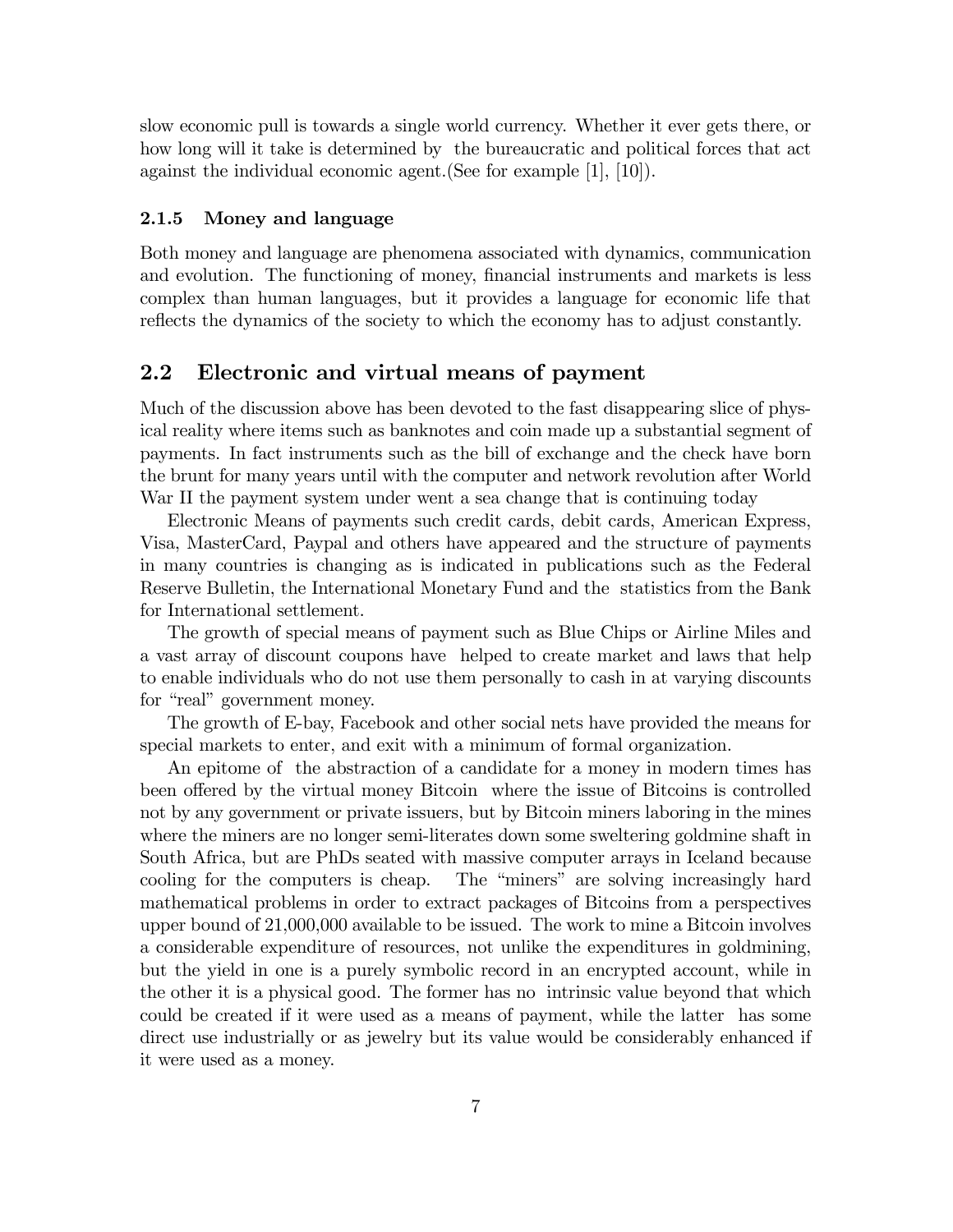A recent publication by Edward Castronova [2, Castronova, E,. 2014. Wildcat Currency. New Haven: yale University Press.] is devoted to the study of virtual monies and, in part, with them virtual games and virtual commodities. One has examples of computer games utilizing virtual monies to buy virtual goods and virtual social and political power goods in computer games where actual markets come into existence to enable players who are rich in virtual currency to sell their virtual currency to other players in exchange for fiat money as is evinced in the game Diablo III or EVE on line [2] (p. 20). The markets for the virtual dollars of a game against the US dollar when two players of the same game wish to exchange virtual game power for US money may not amount to more than 100 or 200 million a year (see [2]) but it is indicative of the many "oddball possibilities" with computer net monies.

# 3 Two Views of Money: Libertarian and Statist

There are two basic views of money and in different ways both of them are true. The first is based on the natural individualistic needs for trade and the second is based on the powers of the state and the needs for the rules of the game to provide commercial codes, weights and measures, enforcement of the accounting conventions, the laws of contract and bankruptcy and the provision of legal enforcement against illegitimate force, fraud and theft.

The first concentrates on the basic needs of all individuals for smooth, efficient overall trade and settlement; the second advocates the use of the power of the state to provide the conditions that enable a money to become universal in the context of the state.

Adam Smith both recognized the resource needs of government and offered four fundamental observations on the principles of taxation

- The subjects of every state ought to contribute towards the support of the government, as nearly as possible, in proportion to their respective abilities... [14, There is no art which one government sooner learns of another than that of draining money from the pockets of the people.]
- The tax which each individual is bound to pay ought to be certain, and not arbitrary. The time of payment, the manner of payment, the quantity to be paid, ought all to be clear and plain to the contributor, and to every other person... (Book V Chapter II Pt II)
- Every tax ought to be levied at the time, or in the manner, in which it is most likely to be convenient for the contributor to pay.
- Every tax ought to be so contrived as both to take out and to keep out of the pockets of the people as little as possible, over and above what it brings into the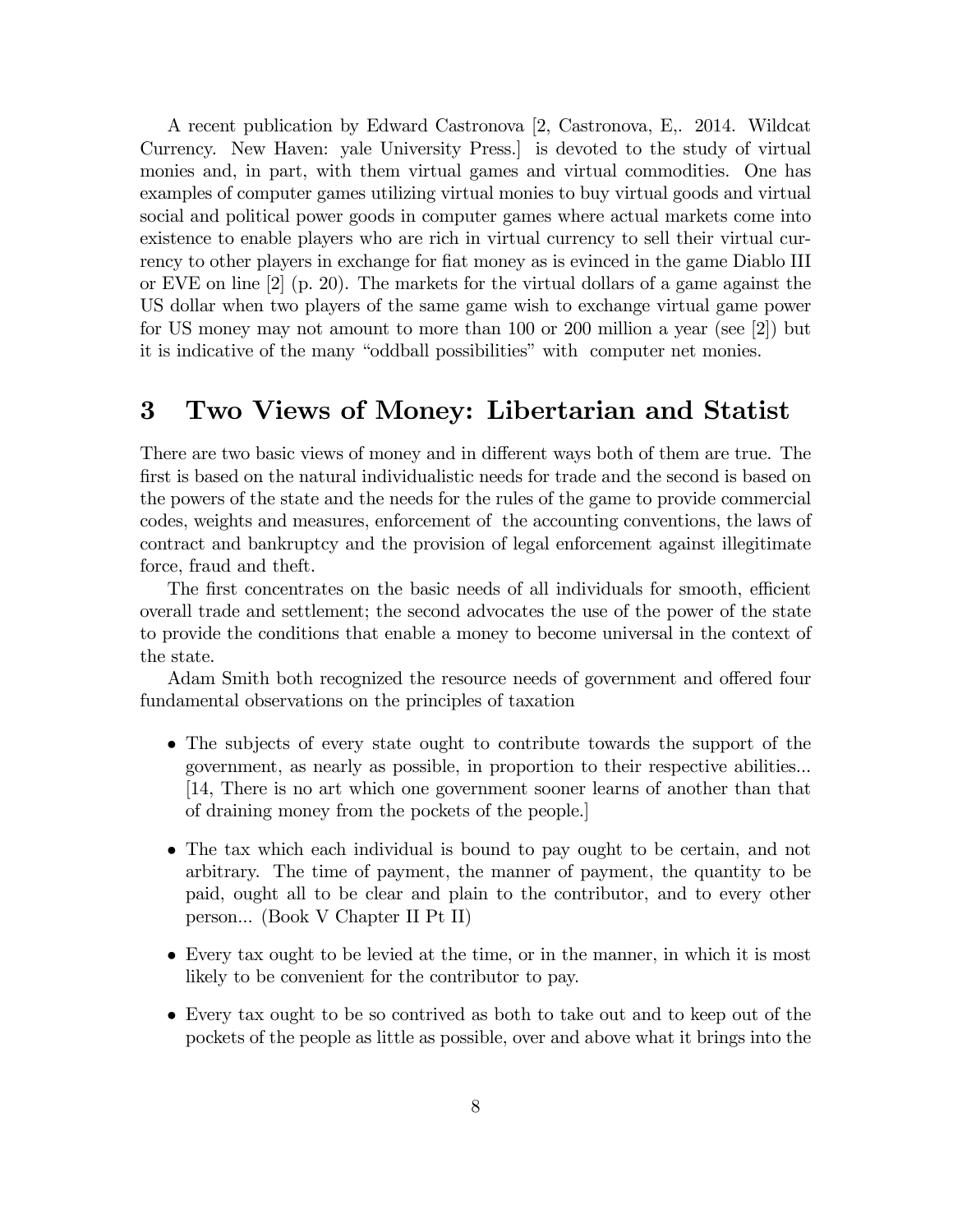public treasury of the state. . . [14, The Wealth Of Nations, Book V Chapter II Pt II, p. 826, para. 6.]

What was obviously not set out in Smith was what constitutes an optimal level of taxation su¢ cient to do more than to pay to provide the many rules for the functioning and supervision of free markets. This is a question for which there is no economic answer, but its answering and reformulation by every generation is part of the sociopolitical process.

### 3.1 The paradox of rules and competition

A major exchange such as the New York Stock Exchange is often held up as an example of the functioning of a near ideal competitive market, yet when one looks at the volumes written on the rules of the exchange and the law cases on their interpretation they Öll a substantial part of a law library. Unbiased freedom of exchange requires many rules, much disclosure and supervision. At its best this is costly to supply.

### 3.2 Big brother and anonymity

Anonymity in one context is not anonymity in another context. The computer age brings with it not merely new possibilities for freedom but for governmental control. The tracing of money flows  $1$  is high on the list of means to trace individual activity. But the money flows are usually credit instruments with names attached. Cash payments may be made, but they are both harder to make and far harder to trace. The theft of credit card numbers provides an added incentive for maintaining the use of cash. As technology improves it becomes easier for A to make a payment to B with no third party interference and even though evidence of the transfer is available, the identities of neither party is known.

### 3.3 New Network Currencies?

A current rage in 2014 is an individual currency called Bitcoin. It comes with the attendant science Öction hype of a mystery Japanese super-programmer, mystical and unbreakable codes and the promise of a libertarian's dream. The ultimate denial of interference by any government in individual economic affairs.

A fundamental difference between the Bitcoin and the previous currencies is that it may be considered as a high tech computerized attempt to aim for the globe, as contrasted with the others that have been heavily local.

Bitcoin removed the need for a third party to act as referee over the whole system by publicly distributing the information to all members of the net. All transactions, but not the names of transactors are broadcast to all.

<sup>&</sup>lt;sup>1</sup>See the Where's George? website for a passtime in tracking the travels of dollar bills.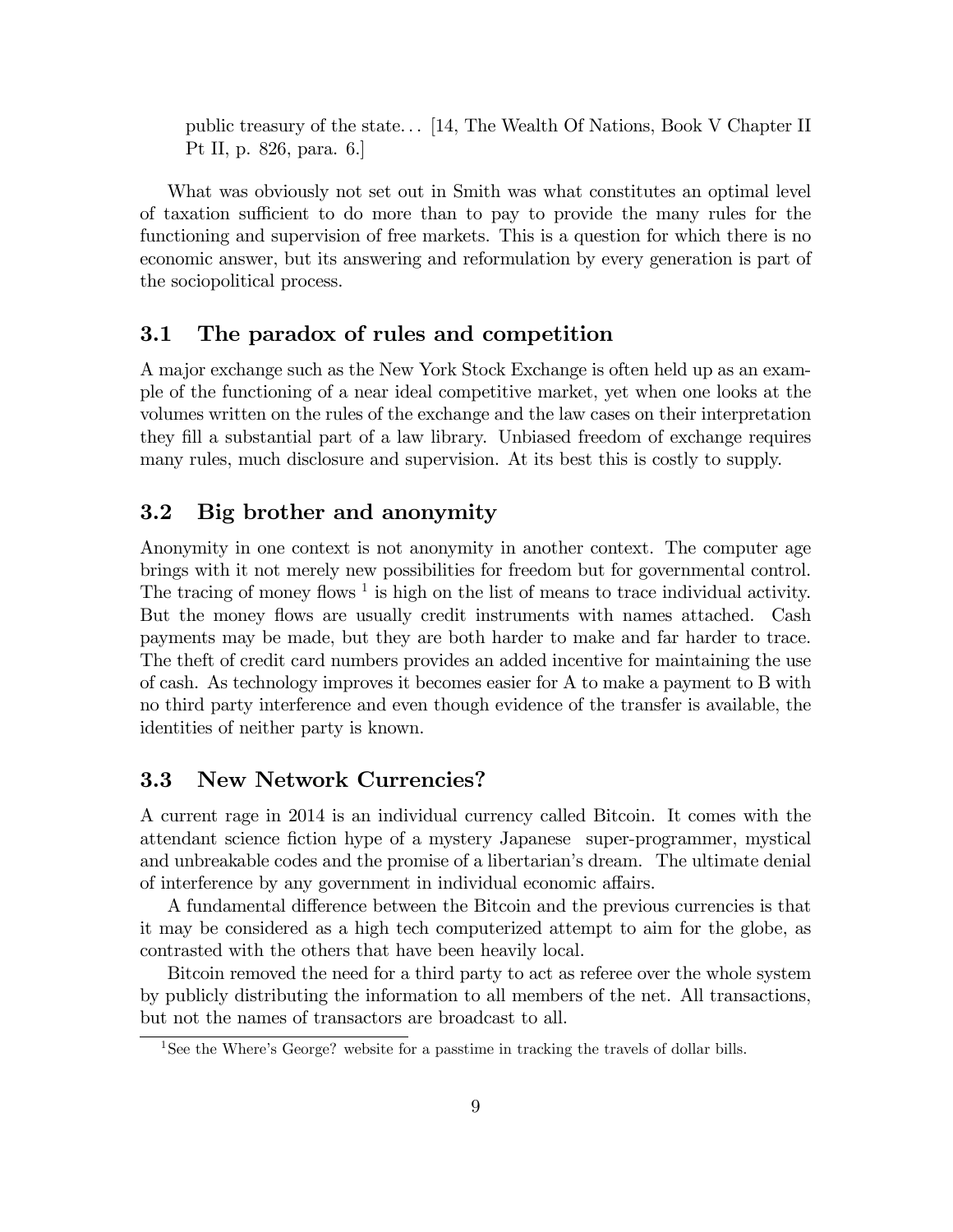Bitcoin must be distinguished from noncomputer individually or grassroots generated private currency.

The basic problems with and opportunities for Bitcoin are based on subtle points in the theory of money and unsubtle points in the economic reality of world trade, law and sovereignty. An important danger is that Bitcoin provides a natural device for illegal trade in drugs, weapons, tax evasion and other aspects of an underworld economy. However could it provide a socially useful service? World Gross Product in terms of a United States dollar has been estimated (by IBIS World http://clients.ibisworld.com) for the year 2014 at \$58.3 trillion and world trade at \$24.2 trillion. Foreign exchange global trade in 2013 (2013 Triennial Central Bank Survey, BIS) was estimated at \$5.3 trillion per day. This essentially reduces all currencies to one for payment purposes. Numbers such as these are fun to play with and to utilize, more in metaphor than measurement. They are constructs that help us phrase and rephrase questions that are hard to nail down. These numbers suggest that if we were to guesstimate the overall size of illegal world trade as anywhere between  $0.5-5\%$  of world legitimate trade, a virtually anonymous computerized transfer system could profit considerably on illegal trade alone. It could be regarded as an improvement of the glorified Hawala traditional Islamic payment system that was supported in part by the power of custom and the scattering of users withe the same traditions to enable it to provide a global payment system. But as big as this may be, it is the bigger prize that is coming into sigh. They are the gains to be had in the improvements in the legitimate payment systems of the world economy.

The current buying selling and final settlement system absorbs somewhere between  $2-4\%$  of world International product. This depends heavily on how the figures are made up. How many lawyers, accountants, auditors, insurers, bookkeepers IT and other bureaucratic and supervisory personnel are included in the system?

## 4 Global Forces and Local Restrictions

In the dynamics of trading and settlement different global and local forces have appeared and will continue to be there as long as the economies seek new methods products, methods and measurements

### 4.1 On macro- and microeconomics

Can macro and micro theories of money offer much practical assistance to the world we face?

Macro-economic monetary theory is designed do work directly with institutions and institutional practice as it is together with the current body of law in existing societies.

One of great open problems in economic theory consciously recognized since Austrian School has been a micro theory of money. There has been a basic gap between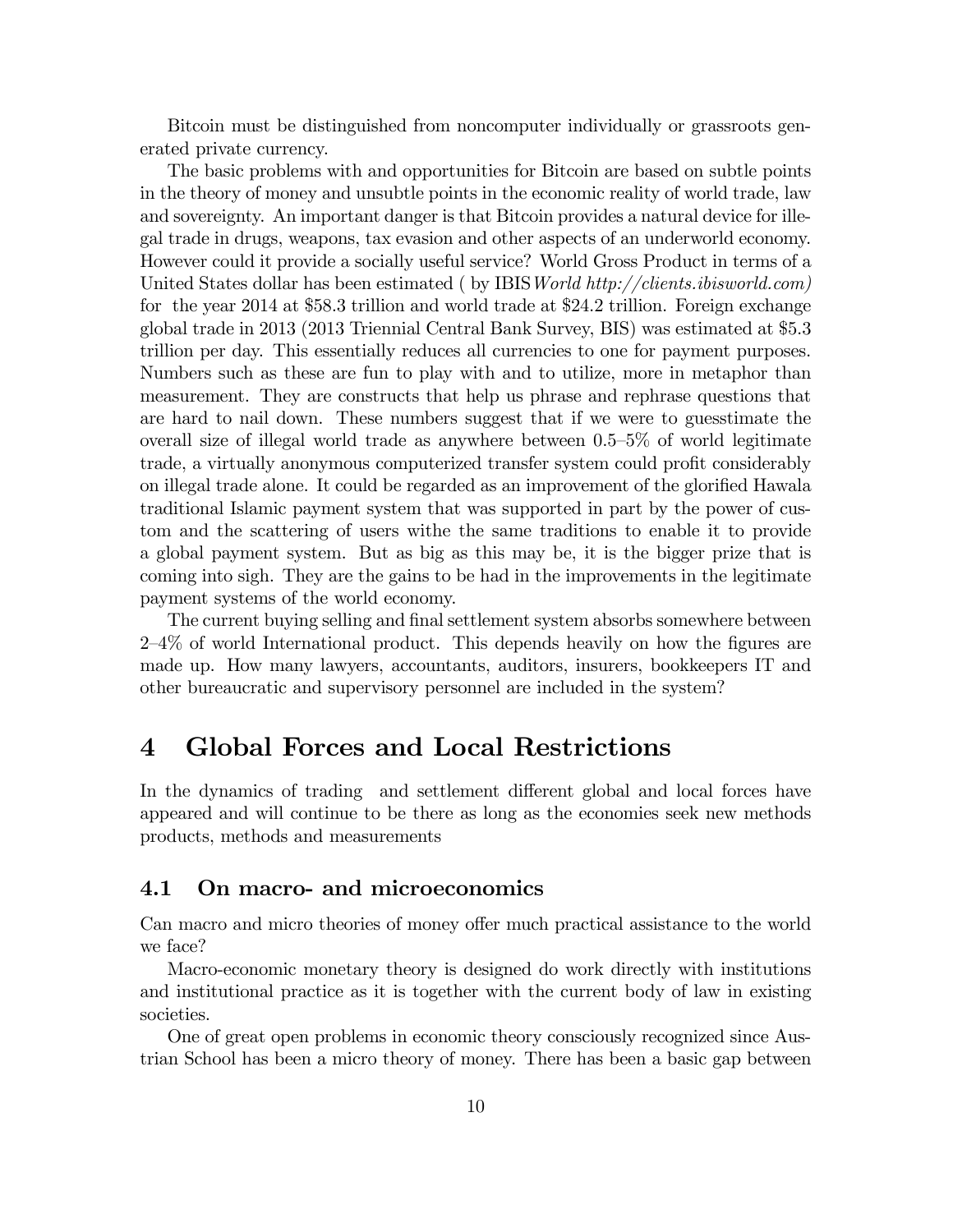macro- and micro- economics for many years. It has been important and has grown considerably since the 1930s and enormously after WW11 combined with a world exploding population and the great financial revolution that is taking place fueled by communication and computation technology and the study of economic theory and finance.

The Arrow, Debreu, McKenzie development of Walras' great work on competitive markets reaches such a Platonic timeless institution-free level that money is not needed. It is replaced by an accounting virtual money at best that is automatically used to verify all accounts in the one great perfect clearing house in the sky.

In their different ways Keynes, Klein, Tobin and many large macro-system builders mixed their portrayal of the General Equilibrium system with the existence of money and financial institutions introduced in an ad hoc manner.

The argument here is that much of the difficulties with a theory of money did not matter very much in pre World War world where borders and jurisdiction were far less pervious to information than now and where next to no markets or payment systems could approach anywhere near the ideals that are now approachable.

### 4.2 Personal trade, mass markets and mass settlement

The natural emergence of markets, prices and a single money is an implication of an ideal friction free economic environment. A good approximation of this environment is reached for many mass markets in fungibles. The stock and FX markets are natural examples. But in a world with the need for commercial and tax codes, and where innovation expands and complicates choice and where perception is expanding the depth of vision the local forces are in constant motion against the single money and globally consistent price system.

The markets for nonstandard derivatives, for corporations, rare art, major government contracts, land, houses, arms shipments and drug trades are not anonymous to the major principals; if anything because they cannot depend on the services of the local jurisdictions they will be loaded with lawyers, accountants and financial and physical evaluators, and in some instances, even with their own enforcement apparatus.

The corporate world and international trade are rife with oligopolistic structures and have no choice but to generate one on one connections with various bureaucracies. Thus in spite of an overall pressure to the seeking for and emergence of a single money and an efficient market structure the counterforces determine the every day arena and the as hoc problems at hand.

In particular for much of the economy exchange contracts are still handtailored and even if it is primarily the lawyers, they are still face-to-face. The seamless connection of contract and settlement is, for the most part, not there. The costs are heavily with the contracting, but the possibilities in reducing the costs of methods of settlement have grown considerably with the growth of technology and new monies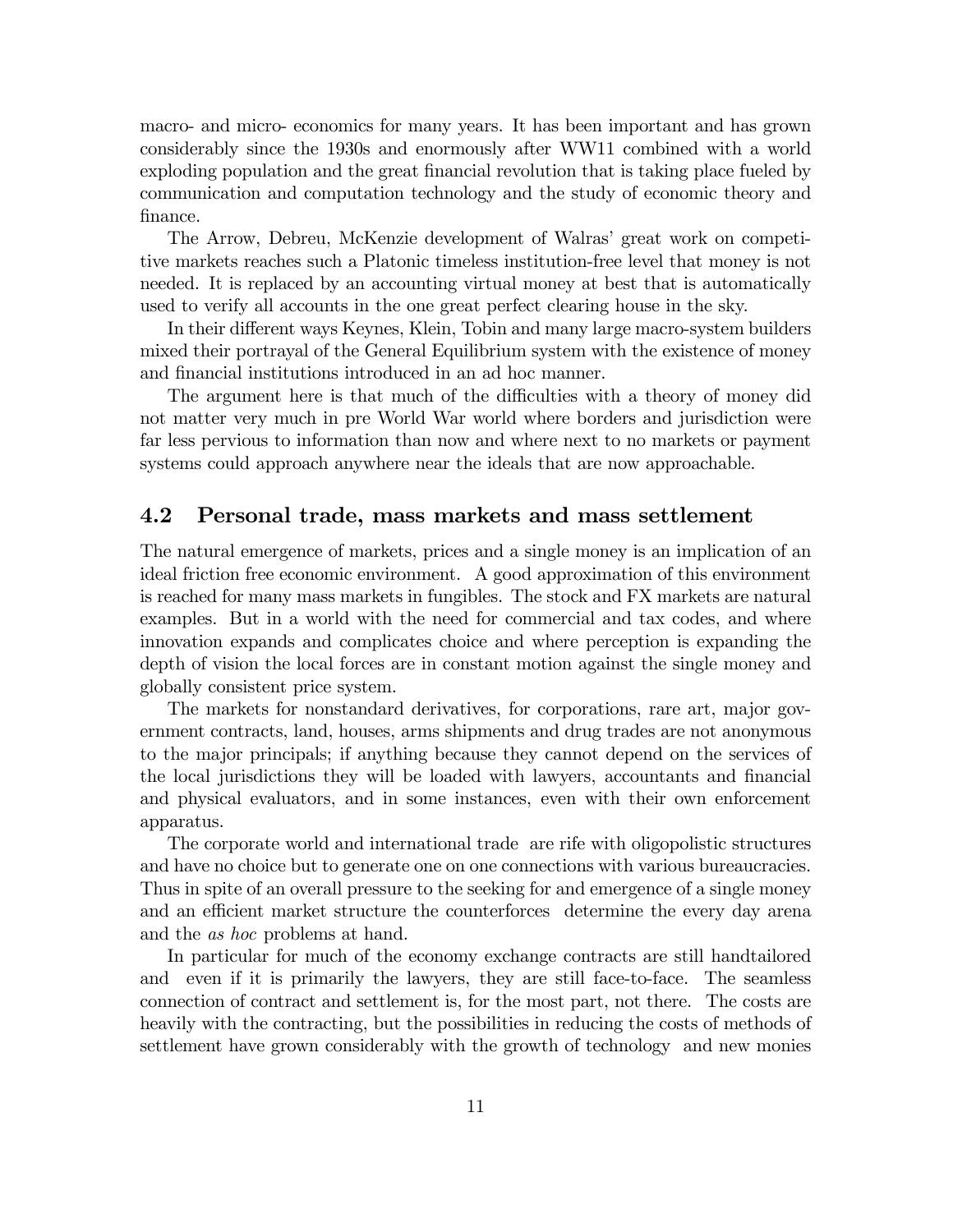such as Bitcoins serve as examples.

#### 4.2.1 Software and hardware nets: A lesson from Walmarts

A recent development in transfer banking has taken place with Walmarts. It has around 10,000 brick and mortar establishments around the world. It has a reasonably faithful lower and middle class clientele with many relatives elsewhere. its entry into the money transfer banking business captures great hidden assets, provides a basic public service in a high transactions fee business and can easily conform to all laws with respect to information disclosure and regulation. The computer net has offered a new way to cash in on both reputation and bricks and mortar

# 5 Conclusions

Concerning its availability by the world community whether Bitcoin per se survives is of little concern to others than investors and supporters of Bitcoin. The key messages are that large changes in the role of settlement technology may be in the offing, less so with the contracting and transactions technology. The markets of credit cards, debit cards, American Express, Visa, MasterCard, Paypal and others are where legitimate large profits are to be made from socially valuable improvements.

The message is clear. Given the various improvements that must and will come from schemes such as Bitcoin they must be made consistent with government concerns for tax evasion and illegal trade. The price for realizing these gains is to modify the libertarian dreams and to work out the appropriate accommodations with all states involved that still enables new schemes for payment to improve the economy as a whole while conforming with the legitimate requirements of the state for taxation and the policing of illegal activities.

Good practice and good theory will and should remain apart, but they should never be far from each other. The new world of the electronic means of payment forces us to realize that the two theories of money encompassing both custom and the evolution of trade with law and the legitimate power of organized society are both consistent and necessary as the future history of some LegitCoin will show; and an example such as Walmart shows that a net of trust can be built with people and bricks and mortar used for other purposes.